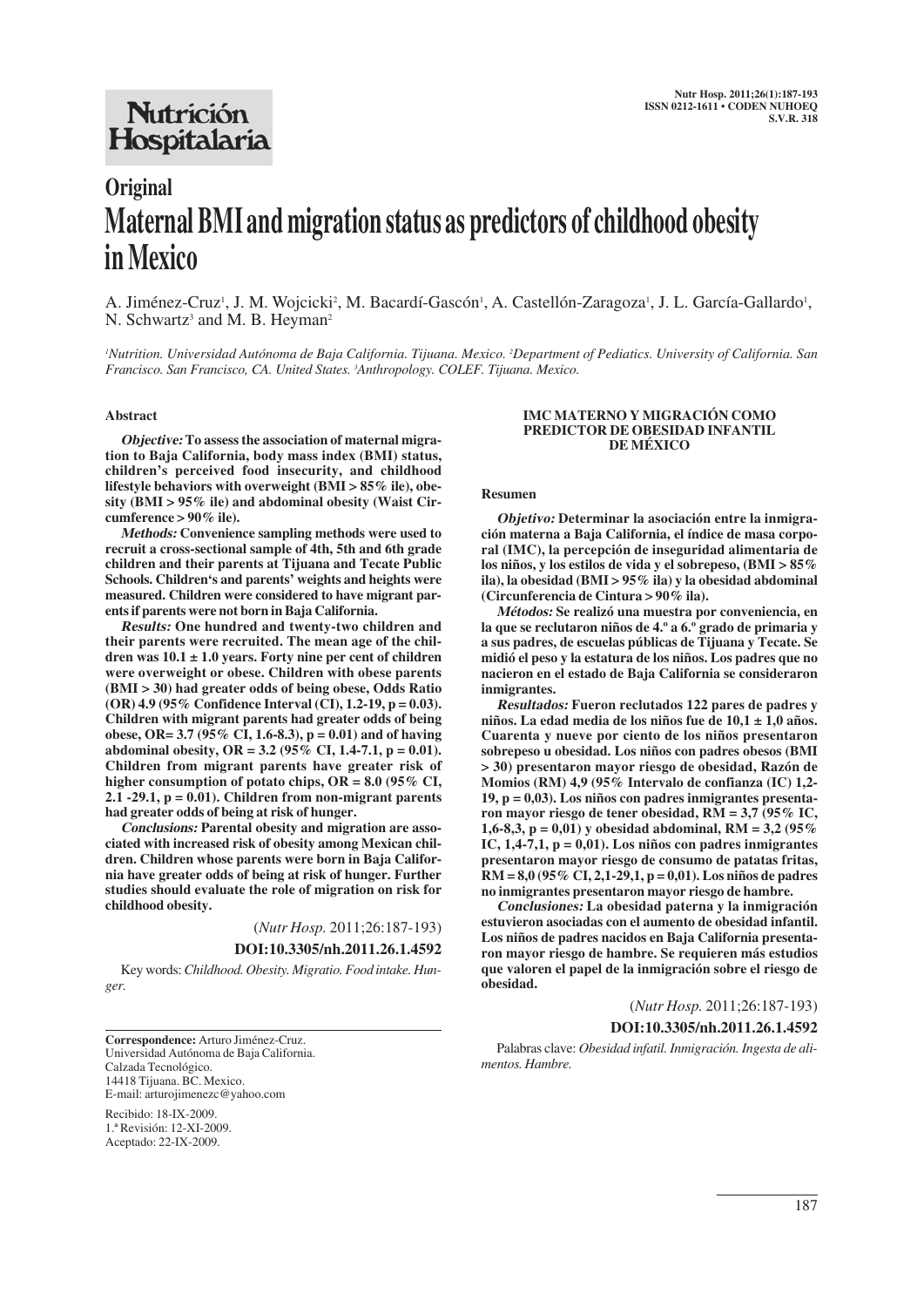## **Introduction**

Prevention of pediatric overweight (OW) has become a public health priority in the USA.<sup>1</sup> In several European countries, childhood OW and obesity especially among migrant children has also become an important health concern.2 In Austria, the prevalence of OW and obesity was found to be significantly higher among children whose families migrated from Turkey and former Yugoslavia.2 In Mexico, higher prevalence of childhood OW associated with food insecurity has been found in the Mexico-US border and among children from Central or Southern Mexican migrant parents compared with the Mexican national prevalence.<sup>3,4</sup> While these reports document the association of migration with higher prevalence of childhood obesity, data are lacking that show evidence that parental migration and food insecurity are risk factors for child OW among population groups of the same genetic origin. In this study we evaluated maternal migration, parental BMI, children's food insecurity, and children's lifestyle behaviors and the associations of these factors with OW and obesity in children.

#### **Methodology**

#### *Settings*

In 2006, Baja California, which shares a strong economic and cultural relationship with the United States, had approximately 3,460,000 residents. Tijuana and Tecate are the most northwestern border Mexican cities. Tijuana had approximately 1,795 000 and Tecate 118,000 residents, accounting for about 55% of the total population of the state of Baja California.<sup>5</sup> In the 2005-2006 academic years, Tijuana had 563 public elementary schools with 193,600 students, and Tecate had 66 public elementary schools with 13,958 students.<sup>5</sup> Students attending public schools in Mexico are usually from middle to low socioeconomic status (SES).6

#### *Subjects and recruitment procedures*

Two public elementary schools from Tijuana and three from Tecate, where interviewers had previous collaborations, were chosen to participate in the study by convenience sampling at schools. School principals, teachers and parents were contacted and told about the purpose of the study. Parents were asked to participate before or after school hours. Every child in the  $4<sup>th</sup>$ ,  $5<sup>th</sup>$ , and  $6<sup>th</sup>$  grades at these two schools was recruited (n = 512). All parents of these children were asked to participate in the study; 25% (129) parents or relatives agreed to participate. The Human Subjects Committee of the University Autonomous of Baja California approved the study. Written informed consent was obtained from all parents.

#### *Data collection*

Two graduate research assistants in Tijuana and Tecate conducted all interviews. They were trained at one central location by two of the authors of this study (AJC, MBG) in taking anthropometric measurements for children and adults and in conducting interviews. Children's and parents' weights and heights and waist circumferences (WC) were measured as part of the interview process.

#### *Anthropometric measurements*

Height was measured to the nearest millimeter with a portable stadiometer (model 214 Rodad Rod, Seca Corp, Hanover, MD, USA). Weight was measured with electronic scales (model 2001, Tanita Corp, Tokyo, Japan) to the nearest 0.1 kg. Body mass index (BMI; in kg/m<sup>2</sup>) was subsequently calculated. WC was measured at the minimum circumference between the iliac crest and the rib cage. BMI values were compared with age/gender BMI percentiles from the Centers for Disease Control and Prevention Growth Charts (National Center for Health Statistics and National Center for Chronic Disease Prevention).<sup>7</sup> Cutoff points were the 85<sup>th</sup> and 95<sup>th</sup> percentiles for OW,  $\geq$  95<sup>th</sup> percentile for obesity and  $\geq 99^{\text{th}}$  percentile for extreme obesity. WC measurements were compared to CDC growth charts defining  $> 90<sup>th</sup>$  percentile for abdominal obesity for children,<sup>8</sup> and 85 to 95<sup>th</sup> percentiles for OW and  $\geq 95$ <sup>th</sup> percentile for obesity in adults. Waist circumference cut points for abdominal obesity in adults  $was > 35$  inches for women and 40 inches for males.<sup>9</sup>

#### *Questionnaires*

We developed two questionnaires to measure child intake, food insecurity, migration and health history, parental stress and physical and leisure time activities. One questionnaire was designed for children and the other for parents or the child's primary caregiver. For some sections of the questionnaire we used previously validated instruments as referenced below.10,11,12 The parent questionnaire included questions on sociodemographic information, health history, food consumption,<sup>10</sup> food insecurity<sup>10</sup> physical activity, stress and family support,<sup>12</sup> and migration history. The children's questionnaire contained questions pertaining to food consumption, food security using the food insecurity questionnaire,11 physical activity, food and nutrition knowledge, family environment, migration and psychosocial issues. Food security refers to the availability of food and one's access to it. A household is considered food insecure when its occupants perceive hunger or fear of starvation. The Food insecurity questions were: Did your household ever run out of money to buy food to make a meal?, Did you ever eat less tant you felt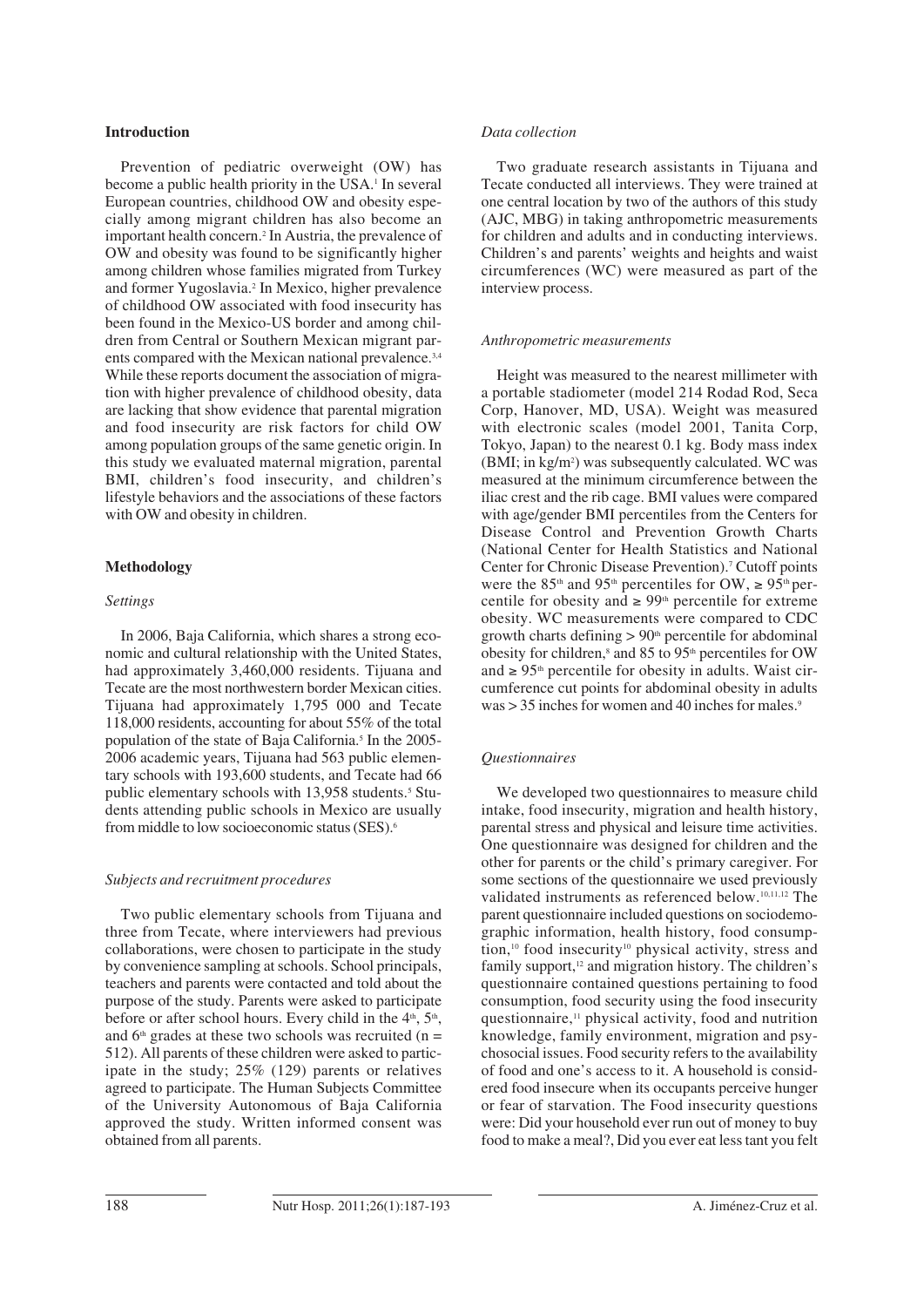you should because there was not enough money to buy food?, Did you ever tell your parent (s) that you were hunger because there was not enough food in the house?, Did you ever go to bed hungry because there was not enough money to buy food? Did you ever cut the size of your meals or did you skip meals because there was not enough money to buy food? Children were classified as "hungry" if they responded affirmatively to five out of five questions, as "at risk of hunger" if they responded positively to one or as many as four of the five food questions.11 Food Habits: Children were asked questions about frequency of breakfast, lunch, and eating outside. Food frequency questionnaire (FFQ) was administered for all single foods items. The FFQ included the following food items: American Fast Food (burgers, pizzas, etc.), Mexican Fast Food (tacos, tortas), white bread, tortillas, beans, pastries, soft drinks, juices, sandwiches, and high-fat containing snacks (corn and potato chips), and salsa. Children were asked how often they eat each food item or group. Possible answers were never, once a month, one to seven a week. Physical activity questions related with frequency of walking and sports activities in and out school hours, sedentary activities were recorded by questions on frequency of TV, Video games watching. Health History questions were related to weight lost advice and treatment, depression, anxiety or another mental health conditions. Migration History: These questions were associated of migration status of each parent, comfortability at their neighborhood, keeping in touch with their relatives/family members, and visit to their home state, and perception of well-being in Tijuana. However, associations were only performed by the place of origin (born in Baja California or somewhere else).

To validate our questionnaire, 25 fifth grade children and their parents from a different elementary school in Tijuana were recruited and questionnaires were administered twice by direct interview within two weeks. Test-retest was conducted using Spearman correlation,  $(r = 0.75, p < 0.05)$ .

#### *Data analysis*

Analyses were conducted using the Statistical Program for Social Sciences, version 11.5 (SPSS Inc., Chicago, 2001). Migration was defined as any parent who was not born in the state of Baja California. We assessed the associations between parental migration, child food consumption, OW status, and hunger. The chi square test was applied to test for associations between categories of BMI-age/sex, WC-age of children, and BMI and WC of parents, OW and obesity in children, and weekly consumption of food items, physical activity, migration history, and hunger. Consumption of beans was assessed as a single item and without regard to the type of dish or preparation of the beans. Bivariate and multivariate non-adjusted logistic regression analysis was employed to estimate the odds of a child being OW, obese, or having abdominal obesity in relation to food consumption patterns, physical activity level, migration history, parental BMI and risk of hunger or hunger.<sup>11</sup> Child birthplace was not included in these models.

#### **Results**

#### *Population demographics*

Mean age of the parents interviewed  $(n = 122)$  was  $37.0 \pm 7.0$  (22.0-65.0) years. Of the parents, 5% had a college degree, 66% had less than 10 years of education, and 85% have their own car. The mean age of the school children was  $10.1 \pm 1.0$  (8.6-13.7) years. The prevalence of overweight and obesity and the children questionnaires answers of children whose parents participated in the study were not different from those whose parents did not participate.

#### *Migration status*

Interviews were conducted on 122 children and their primary care givers (106 mothers, 10 fathers and 13 relatives with primary responsibility for care of the child) (table Ia, Ib). Most parents (60%) had migrated from different Mexican states (Jalisco, 18%, Mexico City, 12%, Baja California Sur, 12%, Sinaloa, 9%, others 49%), while 40% were native to Baja California. Fifty-eight (55%) of mothers were born outside Baja California. Parents had lived a mean of  $19 \pm 12$  (1-65) years in Tijuana. Seventy-three percent of children were born in Baja California.

|             |             |          |                     | <b>Table Ia</b><br>Distribution of Children'2 Body Mass Index by Gender |               |        |                         |       |
|-------------|-------------|----------|---------------------|-------------------------------------------------------------------------|---------------|--------|-------------------------|-------|
|             |             |          |                     | <b>BMI</b> percentiles                                                  |               |        |                         |       |
|             | $5 - 84$ th |          | $84^{th} - 94^{th}$ |                                                                         | $95th - 98th$ |        | $\geq 99$ <sup>th</sup> |       |
|             | N           | $( \% )$ | N                   | $(\%)$                                                                  | N             | $(\%)$ | N                       | $(\%$ |
| <b>Boys</b> | 29          | (49)     | 15                  | (25)                                                                    | 11            | (19)   | 3                       | (5)   |
| Girls       | 36          | (56)     | 12                  | (19)                                                                    | 13            | (20)   | 3                       | (5)   |
| Total       | 65          | (53)     | 27                  | (22)                                                                    | 24            | (20)   | 6                       | (5)   |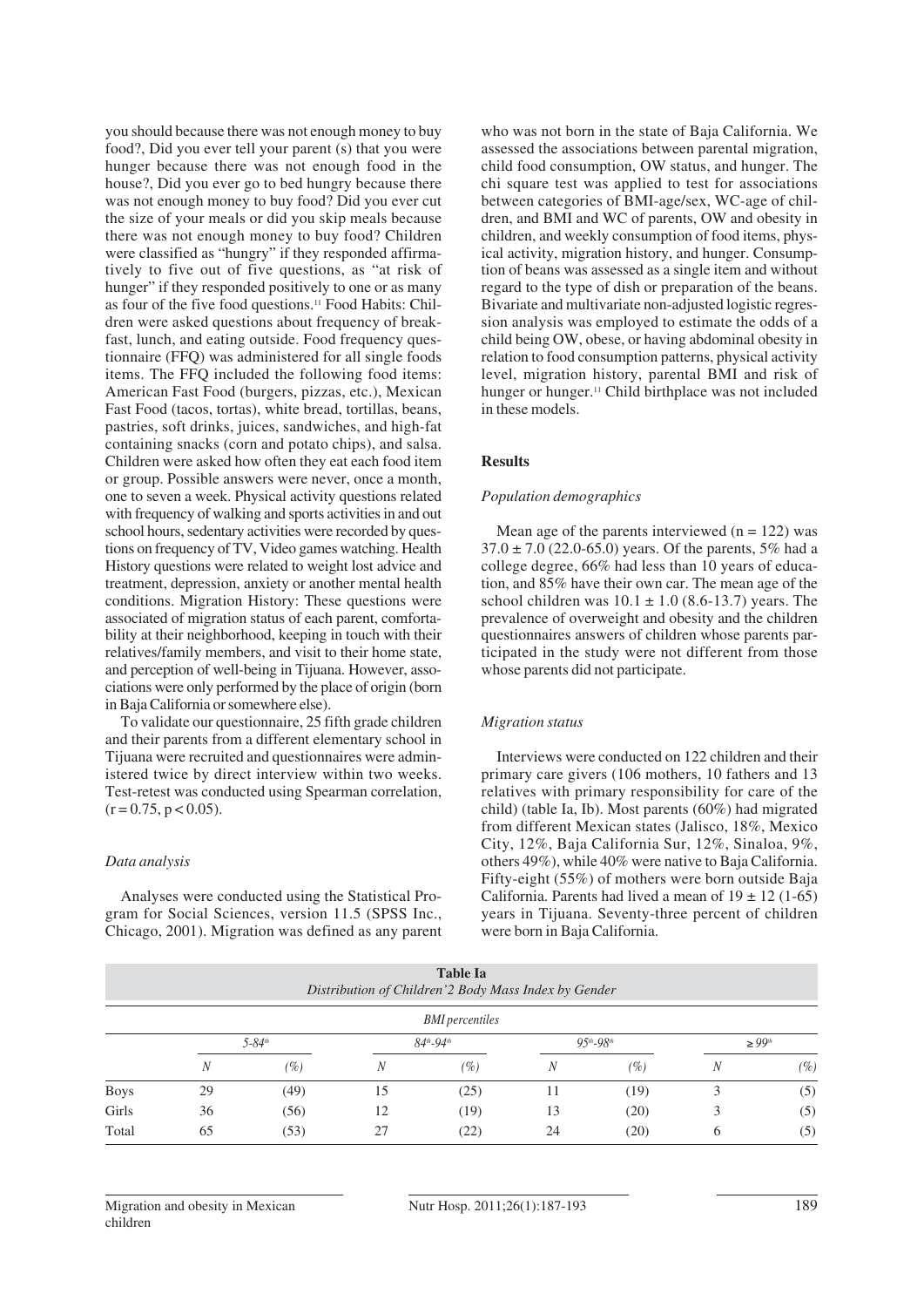| <b>Table Ib</b><br>Distribution of Care Giver's Body Mass Index by Gender |                |                     |    |               |                        |                     |                  |              |   |                     |   |                |  |
|---------------------------------------------------------------------------|----------------|---------------------|----|---------------|------------------------|---------------------|------------------|--------------|---|---------------------|---|----------------|--|
|                                                                           |                |                     |    |               | <b>BMI</b> percentiles |                     |                  |              |   |                     |   |                |  |
|                                                                           | <b>Mothers</b> |                     |    |               |                        | Fathers             |                  |              |   | <i>Other</i>        |   |                |  |
|                                                                           |                | $85^{th} - 95^{th}$ |    | $\geq 9.5$ th |                        | $85^{th} - 95^{th}$ |                  | $\geq 95$ th |   | $85^{th} - 95^{th}$ |   | $\geq 95^{th}$ |  |
|                                                                           | N              | (%)                 | N  | (%)           | N                      | $(\%)$              | $\boldsymbol{N}$ | (%)          | N | $(\%)$              | N | $(\%)$         |  |
| <b>Boys</b>                                                               | 13             | (28)                | 10 | (21)          |                        |                     |                  | (50)         | 2 | (25)                | 2 | (25)           |  |
| Girls                                                                     | 9              | (15)                | 11 | (21)          |                        | (20)                |                  | (40)         | 2 | (33)                | 3 | (50)           |  |
| Total                                                                     | 22             | (21)                | 21 | (21)          |                        | (11)                | 4                | (44)         | 4 | (29)                | 5 | (36)           |  |

### *Prevalence of OW, obesity, and abdominal obesity*

Mean BMI of the children was  $73.6 \pm 25.2$  percentile, and mean parental BMI was  $28.8 \pm 5.7$  kg/m<sup>2</sup>. Forty-nine percent of boys and 44% of girls were OW or Obese (table Ia, Ib). Most (76%) of parents were either OW (40%) or obese (36%) (table II), and  $60\%$ had abdominal obesity. Of the children with WC over the 90%ile, 79% had parents with abdominal obesity.

## *Childhood OW, obesity, abdominal obesity and hunger*

Children with obese parents or with parents with abdominal obesity had greater odds of being obese and having abdominal obesity (table III). Children from migrant parents or with a migrant mother also had increased odds of having obesity and abdominal obesity (table IV). Children from parents born in Baja California (non migrants) had greater odds of being at risk of hunger (table IV).

### *Childhood OW, obesity, abdominal obesity, food consumption and parental migration*

We evaluated the relationship of obesity and abdominal obesity to food consumption patterns and found several significant factors (table III). Children from obese parents had greater odds of being OW or obese, or of having abdominal obesity. Children from parents with abdominal obesity had greater odds of having abdominal obesity. Children with more than seven times consumption of beans per week compared with less than once a week and children with consumption of salsa equal or more than three times a week compared with less than once a week had greater odds of OW or obesity. Children with more than seven times a week consumption of beans and three or more times a week consumption of potato and tortilla chips with salsa had greater odds of being OW or obese. Children who did not consume burritos also had greater odds of being obese compared with children who regularly consumed burritos (table III).

We also evaluated food consumption patterns and child overweight in relation to parental migrant status. A high consumption of beans (more than 7 times a week versus less than one a week) in children from migrant parents was associated with a higher risk for being obese, OR =  $16.0$  (3.9-65.8; p = 0.01) (table IV). Certain eating patterns such as eating Mexican street foods (tacos, tortas and burritos), soda, or American fast food were not associated with OW, hunger or parent's migration (table IV).

## **Discussion**

Our study is one of the first to show that internal migration of a population within the same ethnic group to a Mexico-US border area is a risk of factor for childhood obesity**.** We determined parent migration status and risk of hunger and hunger as predictors of child obesity and

| <b>Table II</b><br>Children's weight percentile and parents BMI status |    |           |                  |        |           |      |                  |  |
|------------------------------------------------------------------------|----|-----------|------------------|--------|-----------|------|------------------|--|
|                                                                        |    |           | Parent's BMI     |        |           |      |                  |  |
|                                                                        |    | 18.5-24.9 | 25-29.9          |        | $\geq 30$ |      | Total            |  |
| Children's weight percentile                                           | n  | (%)       | $\boldsymbol{n}$ | $(\%)$ | n         | (%)  | $\boldsymbol{n}$ |  |
| $5 - 84$                                                               | 17 | (30)      | 24               | (43)   |           | (27) | 56               |  |
| 85-94                                                                  |    | (17)      | 12               | (52)   |           | (30) | 23               |  |
| 95-98                                                                  |    | (16)      |                  | (32)   | 10        | (53) | 19               |  |
| $\geq 99$                                                              |    | (0)       |                  | (25)   |           | (75) |                  |  |
| Totals                                                                 | 24 |           | 43               |        | 35        |      | 102              |  |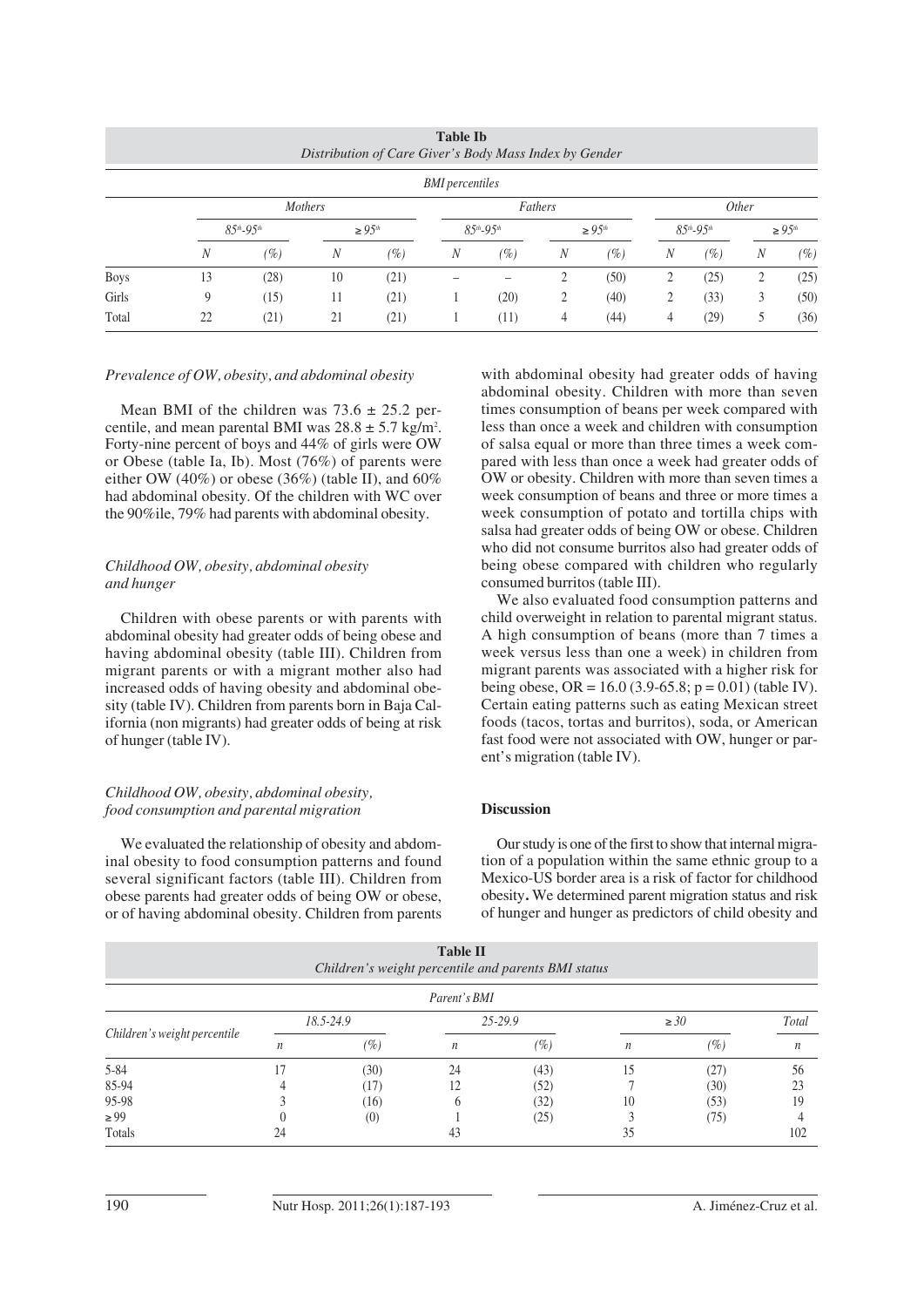| <b>Table III</b>                                                                                                 |
|------------------------------------------------------------------------------------------------------------------|
| Unadjusted odds ratios for overweight, obesity, abdominal obesity, and parent history of obesity and consumption |
| of selected foods                                                                                                |

| Risk factors                                                                                                                                                                                    | OR (95% Confidence Interval) | p value |
|-------------------------------------------------------------------------------------------------------------------------------------------------------------------------------------------------|------------------------------|---------|
| Obesity from having obese parents                                                                                                                                                               | $4.0(1.2-13.0)$              | 0.02    |
| Overweight and obesity from having obese parents                                                                                                                                                | $3.6(1.3-9.5)$               | 0.01    |
| Abdominal obesity <sup>(1)</sup> from having obese parents                                                                                                                                      | $5.1(1.8-13.9)$              | < 0.01  |
| Abdominal obesity <sup>(1)</sup> from having parents with abdominal obesity                                                                                                                     | $2.85(1.2-6.6)$              | 0.02    |
| Overweight and obesity from consumption of beans ( $\geq 7$ times a week $vs \leq 1$ times a week)                                                                                              | $5.9(1.6 - 21.6)$            | < 0.01  |
| Overweight and obesity from consumption of salsa ( $\geq 3$ times a week $vs \leq 1$ times a week)                                                                                              | $2.5(1.02-6.2)$              | 0.05    |
| Overweight and obesity from consumption of potato and tortilla chips with salsa<br>$(\geq 3$ times a week $vs \leq 1$ times a week) and beans ( $\geq 7$ times a week $vs \leq 1$ times a week) | $6.1(1.7-21.5)$              | < 0.01  |
| Overweight and obesity from consumption of potato and tortilla chips<br>$(\geq 4$ times a week $vs \leq 1$ times a week)                                                                        | $4.6(1.6-13.4)$              | < 0.01  |
| Risk of abdominal obesity from consumption of burritos (never $vs \ge 1$ times a week)                                                                                                          | $4.2(1.4-12.7)$              | 0.01    |

( $0$ Child abdominal obesity (WC = > 90<sup>th</sup> percentile), parent abdominal obesity (WC  $\geq 88$  cm for women and  $\geq 102$  cm for men).

parent obesity and found a high prevalence of children OW and obesity (49%), a high prevalence of extreme obesity (5%), a high prevalence of parents' OW and obesity and a high prevalence of abdominal obesity in children (47%) and parents (60%). Additionally, children from parents migrating to Baja California had higher risk of being obese or having abdominal obesity.

These findings likely reflect a physiological drive for catch-up fat accumulation in a migrant population.13 The phenomenon of catch-up and poor recovery of fat free mass has centered on the observation that the absolute amount of food consumed may exceed the energy requirements for maintenance, tissue synthesis and physical work and underscores an increase in metabolic efficiency (after periods of food deprivation, growth retardation or weight loss) directed towards fat deposition.13 Furthermore, it supports the psychological need of parents with a past experience of food insecurity to prevent their children from being thin or 'unhealthy'. We found that children from migrant parents are more likely to consume potato and tortilla chips. These energy-dense foods have been associated with diminished satiation, passive over consumption of fats and sweets, and higher energy intakes overall.<sup>14</sup> Dietz (1995) suggests that the increased fat content of food eaten to prevent hunger when a family lacks the money to buy food represents the most likely reason for the association of obesity and hunger, and that either food choices or physiologic adaptations in response to food shortages could cause increased rates of obesity.15 In Mexico, as in the USA,<sup>14</sup> healthy food (fruits and vegetables, fish and lean meat) is usually less affordable, which might increase the risk for obesity among recent migrants.

The higher risk of hunger among children from at least one parent born in Baja California is inconsistent with the limited job opportunities of recent migrants. Although migration to Tijuana from rural or urban Mexican areas is usually based on economic necessity, and is likely a proxy for lower SES, perhaps more children from parents born outside Baja California with better salaries are taken to public schools. Tijuana is one of the largest urban centers of economic development in Mexico, with better job opportunities and salaries. Our study evaluates children from public schools and did not determine length of time since migration to Baja California, which may be an important component of SES. Future studies of pediatric obesity in Mexican populations should evaluate the relationship between children's SES and migrant status.

| Unadjusted odds ratios for overweight, obesity, abdominal obesity, hunger in relation with migration $\theta$ |                              |         |  |  |  |  |  |
|---------------------------------------------------------------------------------------------------------------|------------------------------|---------|--|--|--|--|--|
| Risk factors                                                                                                  | OR (95% Confidence Interval) | p value |  |  |  |  |  |
| Obesity from having migrant mother                                                                            | $7.4(2.3-23.7)$              | < 0.01  |  |  |  |  |  |
| Obesity from having migrant parents                                                                           | $7.7(2.1-28.2)$              | < 0.01  |  |  |  |  |  |
| Overweight and obesity from having migrant parents                                                            | $3.6(1.6-8.3)$               | < 0.01  |  |  |  |  |  |
| Overweight and obesity from having migran parents and consuming beans 7 or more times a week                  | $16.0(3.9-65.8)$             | < 0.01  |  |  |  |  |  |
| Risk of hunger and hunger in relation to having a father born in Baja California                              | $3.1(1.3-7.4)$               | < 0.01  |  |  |  |  |  |

**Table IV**

(1)Migration is defined as the parent not having been born in Baja California.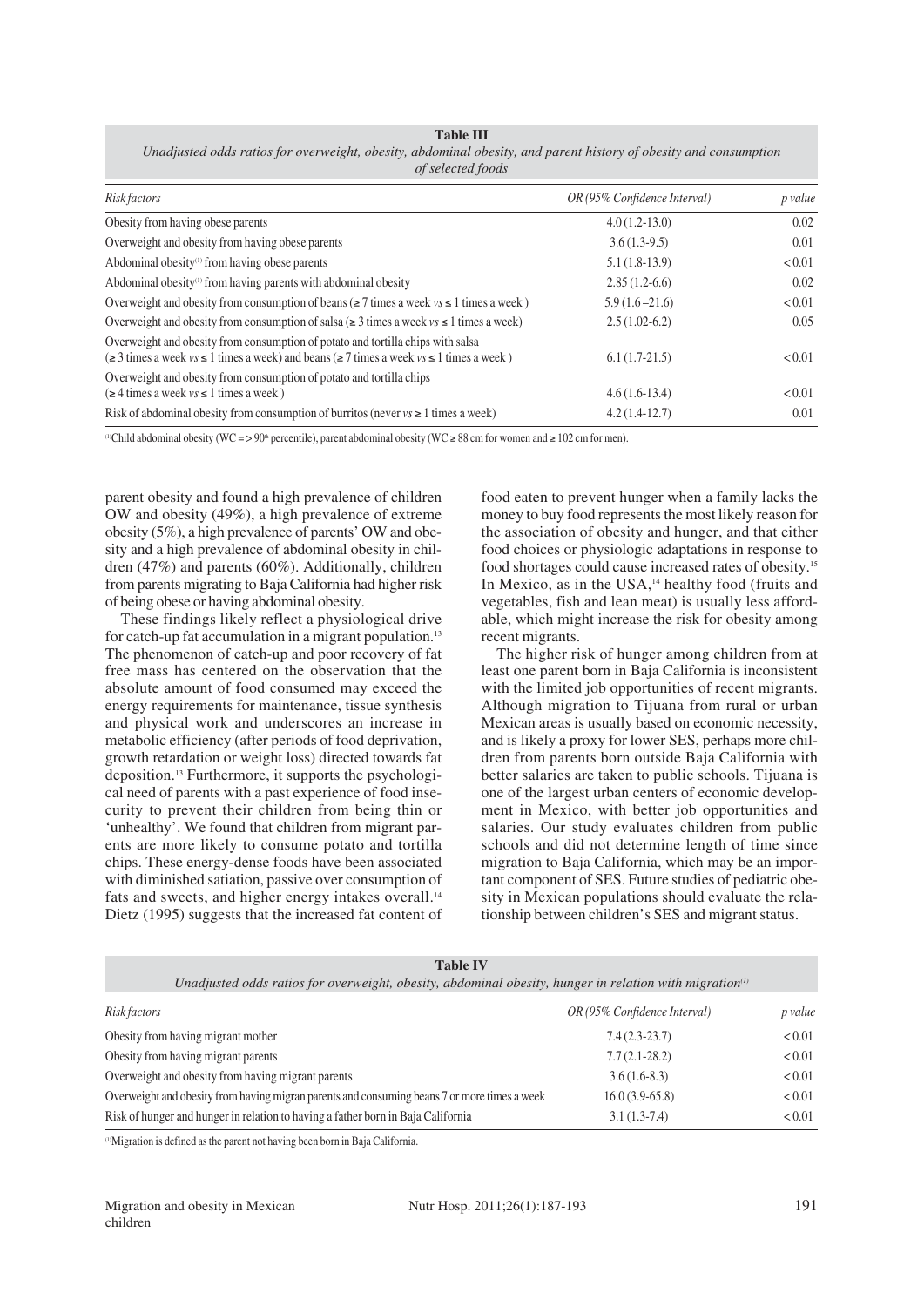Obesity has been linked to poverty.14,16,17 In Europe, obesity has also been shown to be higher in immigrant populations than in natives.2,18 Weight gain is associated with years of migration into Canada,19 and in the USA the numbers of years of residence and acculturation to American culture is associated with higher BMI among different immigrant subgroups.20 The prevalence of obesity among US adult migrants has been found to be lower among recent immigrants; however, after living 15 years in the US, the prevalence approaches that of US-born adults.<sup>20</sup> Additionally, among newly arrived Hispanic immigrants, the prevalence of obesity is more than 2.5 times higher after living 15 years in the USA.<sup>21</sup> The high prevalence of obesity and extreme obesity observed in this study is consistent with the prevalence found among a representative sample of school age children in Tijuana and Ensenada, $22$  cities with high immigration rates.<sup>5</sup> Our study is the first to show that internal migration to an urban area in a developing country is associated with higher risk of childhood obesity and abdominal obesity among populations with the same genetic background. These findings suggest that specific aspects of the migrant experience including socioeconomic factors need to be further evaluated in studies that assess the development of childhood obesity.

Our data also reveal that obese migrant parents with higher consumption of beans more than seven times a week or potato and tortilla chips more than four times a week compared with less than once a week increases the risk for childhood obesity. Energy dense foods such as chips represent the lowest-cost option to the Mexican consumer, and may also be associated with a lower SES status. The transition from consumption of boiled beans, a traditional Mexican dish and low cost option, to fried or stewed beans might suggest an acculturation process to urban Tijuana. Although the beans are one of the healthiest traditional foods, containing high amount of fiber and low glycemic index, $2<sup>3</sup>$  the consumption of fried or stewed beans would increase the consumption of energy and promote obesity. As we did not assess the consumption of different dishes in relation to pediatric obesity, the type of beans that were consumed is unknown. The environmental explanations for the high prevalence of OW and obesity among children living near the Mexican-US border and their relation to migration might be explained by the wide availability and affordability in Mexico of energy dense foods. The lack of association with American fast food might be due to its high cost in Mexico compared with traditional Mexican foods sold outside home. Chips, soft drinks, and burritos are more affordable. Influences specific to living in a border town were not evaluated in this study, as both cities are located on the US-Mexican border.

Our report has several limitations. This is a cross-sectional study, thus, it provides no information on weight or food insecurity prior to migration to Baja California, and could not know if parent or child obesity occurred prior to or after migration. Based on a convenience sample of five previously selected schools with participation of only 24% of the parents, it is neither a representative sample of the population of Mexico nor the migrant population. Additionally, we did not assess the SES of the population, except as implied by enrollment in a public school. Our findings highlight a need for more research to examine the role of migration and SES status on childhood obesity. In particular, more studies are needed to evaluate the relationship between migrating from areas with different levels of urbanization and economic development to Baja California and pediatric obesity. Other limitations include reliance on mothers' reports of their children's habits and from children's reports of their own habits. Mothers' and children's reports of food consumption and physical activity might be biased by their perceived weight status. Finally, further studies should evaluate other types of internal Mexican migration as Tijuana and Tecate are heavily influenced by their proximity to the US border including American lifestyle and diet patterns. Our findings warrant more complete measures of cultural and economic processes that may be contributing to obesity among the migrant community.

#### **Acknowledgements**

The study was financially supported by UC MEXUS-CMHI Collaborative Research Grant.

#### **References**

- 1. Jackson Y, Dietz WH, Sanders C, Kolbe LJ, Whyte JJ, Wechsler H et al. Summary of the 2000 Surgeon General's listening session: toward a national action plan on OW and obesity. *Obes Res* 2002; 10 (12): 1299-305.
- 2. Kirchengast Schober E. To be an immigrant: a risk factor for developing OW and obesity during childhood and adolescence? *J Biosoc Sci* 2006; 38 (5): 695-705.
- 3. Jiménez Cruz A, Bacardí-Gascón M, Spindler A. Obesity and hunger among Mexican-Indian children on the US-Mexico border. *Int J Obesity* 2003; 27 (6): 740-747.
- 4. Jiménez-Cruz A, Bacardí-Gascón M. Prevalence of OW and Hunger among Mexican Children from Migrant Parents. *Nutr Hosp* 2007; 22 (1): 85-8.
- 5. Portal del Gobierno del Estado de Baja California. www.bajacalifornia.gob.mx/portal/nuestro\_estado (access 03/10/2007).
- 6. INEGI. XII Censo General de la Población y Vivienda. INEGI, San Luis Potosi, Mexico, 2000.
- 7. National Center for Health Statistic and National Center for Chronic Disease Prevention and Health Promotion. (2000). http://www.cdc. gov/growthcharts (access 08/15/2001).
- 8. Li C, Ford ES, Mokdad AH, Cook S. Recent trends in waist circumference and waist-height ratio among US children and adolescents. *Pediatrics* 2006; 118 (5): e1390-8.
- 9. Expert Panel on the Identification, Evaluation, and Treatment of Overweight Adults. Clinical Guidelines on the Identification, Evaluation, and Treatment of Overweight and Obesity in Adults: Executive Summary. *Am J Clin Nutr* 1998; 68: 899-917.
- 10. Jiménez-Cruz A, Bacardí-Gascón M, Jones E. Consumption of fruits, vegetables, soft drinks, and high-fat-containing snacks among Mexican children on the Mexico-US border. *Arch Med Res* 2002; 33: 74-80.